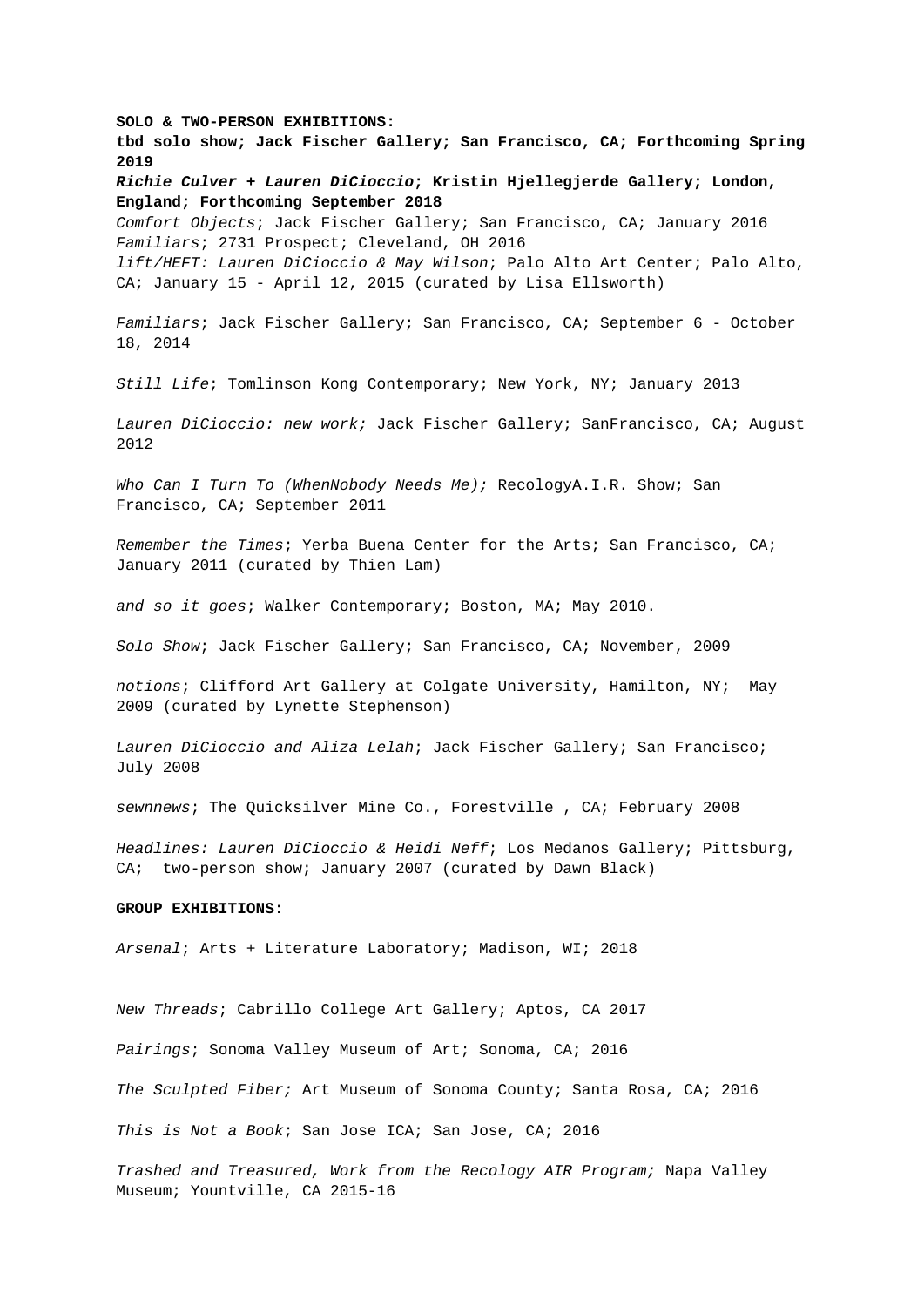Hard Art is Sometimes Soft; The Frank; Redwood City, CA; September 2015.

I Work Hard For My Money; Wave Pool; Cincinnati Ohio; December 5th – January 2nd, 2015

Soft Core: Lauren DiCioccio, Mark Newport, Erin Riley; Fosdick-Nelson Gallery at Alfred University; Alfred, NY; October 23 - December 1, 2015

Project #7; C2C Project Space; San Francisco, CA; June 2015 A Common Thread; San Jose Museum of Quilts and Textiles; San Jose, CA; March 7 - July 5, 2015 (curated by Susan O'Malley)

All the News That's Fit To Print; Center for Contemporary Arts Santa Fe; January 2- March 30, 2014

A Book Between Two Stools; Boghossian Foundation; Brussels, Belgium. March 1 - September 7, 2014

Reduce, Reuse, Re-imagine. The de Saisset Museum at Santa Clara University; August 16-December 6, 2013

An Object of Beauty: Glass / Fiber / Metal; Fowler-Kellogg Art Center at the Chautauqua Institution;June 23- July 18, 2013

Faux Real; Laguna Art Museum; Laguna Beach, CA; June 2013

Group Show; Tomlinson KongContemporary; New York, NY; June 2013

Would YouLike a Bag With That?; Museum of Contemporary Art and Design; Lausanne,Switzerland; June 2013

The Art of Recology; SFO Airport Museum; San Bruno, CA; February 2013

The Mysterious Content of Softness (traveling show); Cornell Art Museum at Rollins College; Winter Park, FL; September 2012 (curated by Stefano Catalani)

Mapping This Moment; Cara and Cabezas Contemporary; Kansas City, MO; June 2012

Oh, Palstiksack!; Museum of Applied Arts and Design; Winterthur, Switzerland; June 2012

The Office; San Jose Institute of Contemporary Art; San Jose, CA; February 2012

Transmit; d.e.n. contemporary; LosAngeles, CA; November 2011

Cashing Out; Kala Art Institute; Berkeley,CA; October 2011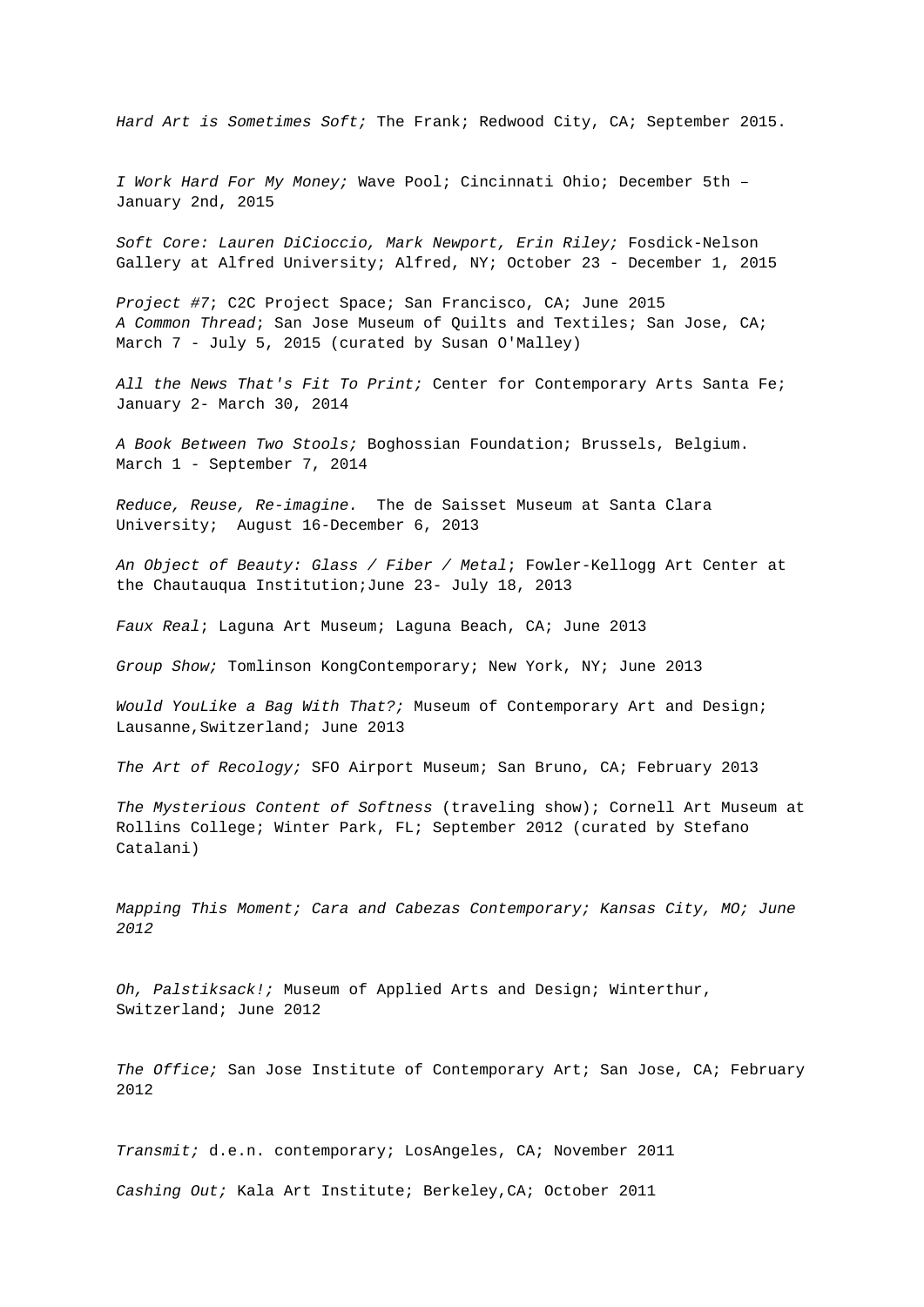The Mysterious Content of Softness; Bellevue Art Museum; Bellevue, WA; February 2011 (curated by Stefano Catalani)

Traversing Gender; Southern New Hampshire University; Fall 2010

Critical Stitch; Mandeville Gallery at Union College; Schenectady, NY; Fall 2010

Scatter and Heap; Sheppard Gallery at University of Nevada, Reno; Reno, NV; August 2010 (curated by Marjorie Vecchio)

Stitches; Armory Center for the Arts; Pasadena, CA; April 2010

By A Thread; San Jose Institute of Contemporary Art; San Jose, CA; February 2010

Stitched, Looped, and Knitted: Contemporary Needle Art; The Mills Building; San Francisco, CA; September, 2009

Summer Reading; Jen Bekman Gallery; New York, NY; July-August 2009

Group Show; Jack Fischer Gallery; San Francisco; May 2009

Taste; Root Division, San Francisco, CA; April 2009

Baker's Dozen; The Quicksilver Mine Co., Forestville, CA; January 2009

Narrative Thread; Lyons Wier Ortt Gallery; New York, NY; January 2009

Code-Switchers; The Lab; San Francisco, CA; September, 2008

DoorSnake; Platform 2; Melbourne, Australia; March 2008

California Sculpture; SFMOMA Artists' Gallery; San Francisco, CA; November 2007

Stretching the Threads; Harris House at the Atlantic Center for the Arts; New Smyrna, FL, April 2007

Points Plots and Ploys; Southern Graphics Council Conference; Kansas City; March 2007

Intersection's 2007 Fundraiser; Intersection for the Arts; San Francisco, CA; March 2007

A Flight, Jack Fischer Gallery; San Francisco, CA; group show; December 2006

Terror?, Intersection for the Arts; San Francisco, CA; juried group show; September 2006

My Country: Right or Left;?; Horton Art Gallery, Stockton, CA; juried group show; 2005